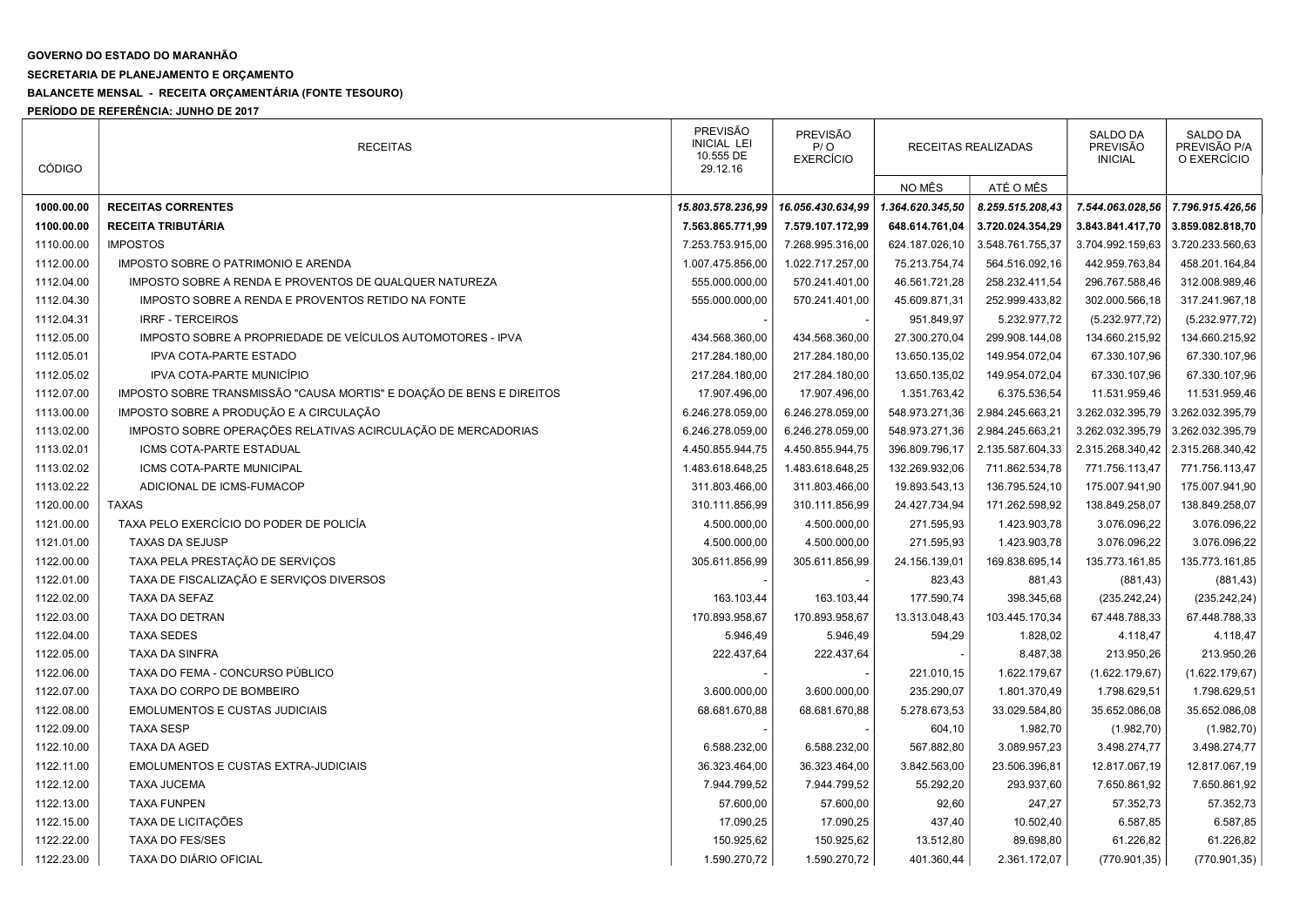| 1122.24.00 | TAXA DA SETUR                                    | 4.096,55         | 4.096,55         |                | 512,00           | 3.584,55                                | 3.584,55         |
|------------|--------------------------------------------------|------------------|------------------|----------------|------------------|-----------------------------------------|------------------|
| 1122.25.00 | TAXA DE FPDC DIR. CONSUMIDOR                     |                  |                  |                |                  |                                         |                  |
| 1122.26.00 | TAXA DE CONT. FISCAL DROGAS                      | 57,04            | 57,04            |                | 112,00           | (54, 96)                                | (54, 96)         |
| 1122.27.00 | TAXA DA HEMOMAR                                  |                  |                  |                |                  |                                         |                  |
| 1122.28.00 | TAXA DO TCFA/MA CONTROLE AMBIENTAL               | 22.935,29        | 22.935,29        | 3.253,80       | 14.498,20        | 8.437,09                                | 8.437,09         |
| 1122.31.00 | <b>OUTRAS TAXAS JUDICIAIS</b>                    | 3.160,88         | 3.160,88         | 1.399,81       | 5.165,01         | (2.004, 13)                             | (2.004, 13)      |
| 1122.32.00 | TAXAS COMUNS ÀS DEMAIS SECRETARIAS               |                  |                  | 22.889,42      | 88.500,24        | (88.500, 24)                            | (88.500, 24)     |
| 1122.35.00 | FUNDO ESTADUAL DE TRANSP E MOB URB - MOB         | 9.342.108,00     | 9.342.108,00     | 19.820,00      | 68.165,00        | 9.273.943,00                            | 9.273.943,00     |
| 1200.00.00 | <b>RECEITA DE CONTRIBUICÕES</b>                  |                  |                  |                |                  |                                         |                  |
| 1210.00.00 | CONTRIBUICÕES SOCIAIS                            |                  |                  |                |                  |                                         |                  |
| 1210.29.00 | CONTRIB. PREVIDÊNCIÁRIA DO REGIME PRÓPRIO        |                  |                  |                |                  |                                         |                  |
| 1210.29.01 | CONTRIB. PATRONAL-ATIVO CIVIL                    |                  |                  |                |                  |                                         |                  |
| 1210.29.02 | CONTRIB. PATRONAL-ATIVO MILITAR                  |                  |                  |                |                  |                                         |                  |
| 1210.29.07 | CONTRIB. SERVIDOR-ATIVO CIVIL                    |                  |                  |                |                  |                                         |                  |
| 1210.29.08 | CONTRIB. SERVIDOR-ATIVO MILITAR                  |                  |                  |                |                  |                                         |                  |
| 1210.29.09 | CONTRIB. SERVIDOR-INATIVO CIVIL                  |                  |                  |                |                  |                                         |                  |
| 1210.29.10 | CONTRIB. SERVIDOR-INATIVO MILITAR                |                  |                  |                |                  |                                         |                  |
| 1210.29.11 | CONTRIB. PENSIONISTA CIVIL                       |                  |                  |                |                  |                                         |                  |
| 1210.29.12 | CONTRIB. PENSIONISTA MILITAR                     |                  |                  |                |                  |                                         |                  |
| 1210.46.00 | COMP. PREV/REG GERAL E OS REG. PROP. PREV. SERV. |                  |                  |                |                  |                                         |                  |
| 1220.00.00 | CONTRIBUIÇÕES ECONÔMICAS                         |                  |                  |                |                  |                                         |                  |
| 1300.00.00 | <b>RECEITA PATRIMONIAL</b>                       | 204.875.037,00   | 204.875.037,00   | 9.629.374,48   | 74.763.562,37    | 130.111.474,63                          | 130.111.474,63   |
| 1310.00.00 | RECEITAS IMOBILIÁRIAS                            | 94.768,00        | 94.768,00        | 3.500,00       | 39.198,70        | 55.569,30                               | 55.569,30        |
| 1320.00.00 | RECEITAS DE VALORES MOBILIÁRIOS                  | 204.780.269,00   | 204.780.269,00   | 9.625.874,48   | 74.724.363,67    | 130.055.905,33                          | 130.055.905,33   |
| 1323.00.00 | PARTICIPAÇÕES                                    | 4.736.118,33     | 4.736.118,33     |                | 4.437.987,32     | 298.131,01                              | 298.131,01       |
| 1325.00.00 | REMUNERAÇÃO DE DEPÓSITOS BANCÁRIOS               | 188.763.506,09   | 188.763.506,09   | 8.948.521,63   | 66.358.909,07    | 122.404.597,02                          | 122.404.597,02   |
| 1328.00.00 | OUTRAS RECEITAS DE VALORES MOBILIÁRIOS           | 11.280.644,58    | 11.280.644,58    | 677.352,85     | 3.927.467,28     | 7.353.177,30                            | 7.353.177,30     |
| 1330.00.00 | RECEITA DE CONCESSÕES E PERMISSÕES               |                  |                  |                |                  |                                         |                  |
| 1340.00.00 | COMPENSACÕES FINANCEIRAS                         |                  |                  |                |                  |                                         |                  |
| 1390.00.00 | OUTRAS RECEITAS PATRIMONIAIS                     |                  |                  |                |                  |                                         |                  |
| 1600.00.00 | <b>RECEITA DE SERVIÇOS</b>                       | 1.874.459,00     | 1.874.459,00     | 27.939,60      | 33.887,25        | 1.840.571,75                            | 1.840.571,75     |
| 1600.01.00 | SERVIÇOS COMERCIAIS                              | 1.818.351,90     | 1.818.351,90     | 27.939,60      | 33.887,25        | 1.784.464,65                            | 1.784.464,65     |
| 1600.02.00 | <b>SERVICOS FINANCEIROS</b>                      |                  |                  |                |                  |                                         |                  |
| 1600.06.00 | SERVIÇOS PORTUÁRIOS                              |                  |                  |                |                  |                                         |                  |
| 1600.12.00 | <b>RECEITAS JUDICIAIS</b>                        | 56.107,10        | 56.107,10        |                |                  | 56.107,10                               | 56.107,10        |
| 1600.13.00 | SERVIÇOS ADMINISTRATIVOS                         |                  |                  |                |                  |                                         |                  |
| 1600.16.00 | <b>SERVICOS EDUCACIONAIS</b>                     |                  |                  |                |                  |                                         |                  |
| 1600.17.00 | SERVIÇOS AGROPECURIOS                            |                  |                  |                |                  |                                         |                  |
| 1600.30.00 | SERVIÇOS DE TRÂNSITO                             |                  |                  |                |                  |                                         |                  |
| 1600.40.00 | SERVIÇOS AMBIENTAIS                              |                  |                  |                |                  |                                         |                  |
| 1600.99.00 | OUTROS SERVIÇOS                                  |                  |                  |                |                  |                                         |                  |
| 1700.00.00 | <b>TRANSFERÊNCIAS CORRENTES</b>                  | 7.679.937.222,00 | 7.917.548.219,00 | 683.718.023,65 | 4.319.400.618,62 | $3.360.536.603,38$   $3.598.147.600,38$ |                  |
| 1720.00.00 | TRANSFERÊNCIAS INTERGOVERNAMENTAIS               | 7.640.527.042,00 | 7.878.138.039,00 | 682.116.727,45 | 4.295.829.609,73 | 3.344.697.432,27                        | 3.582.308.429,27 |
| 1721.00.00 | TRANSFERÊNCIAS DA UNIÃO                          | 6.505.527.042,00 | 6.743.138.039,00 | 576.059.701,97 | 3.570.188.456,42 | 2.935.338.585,58 3.172.949.582,58       |                  |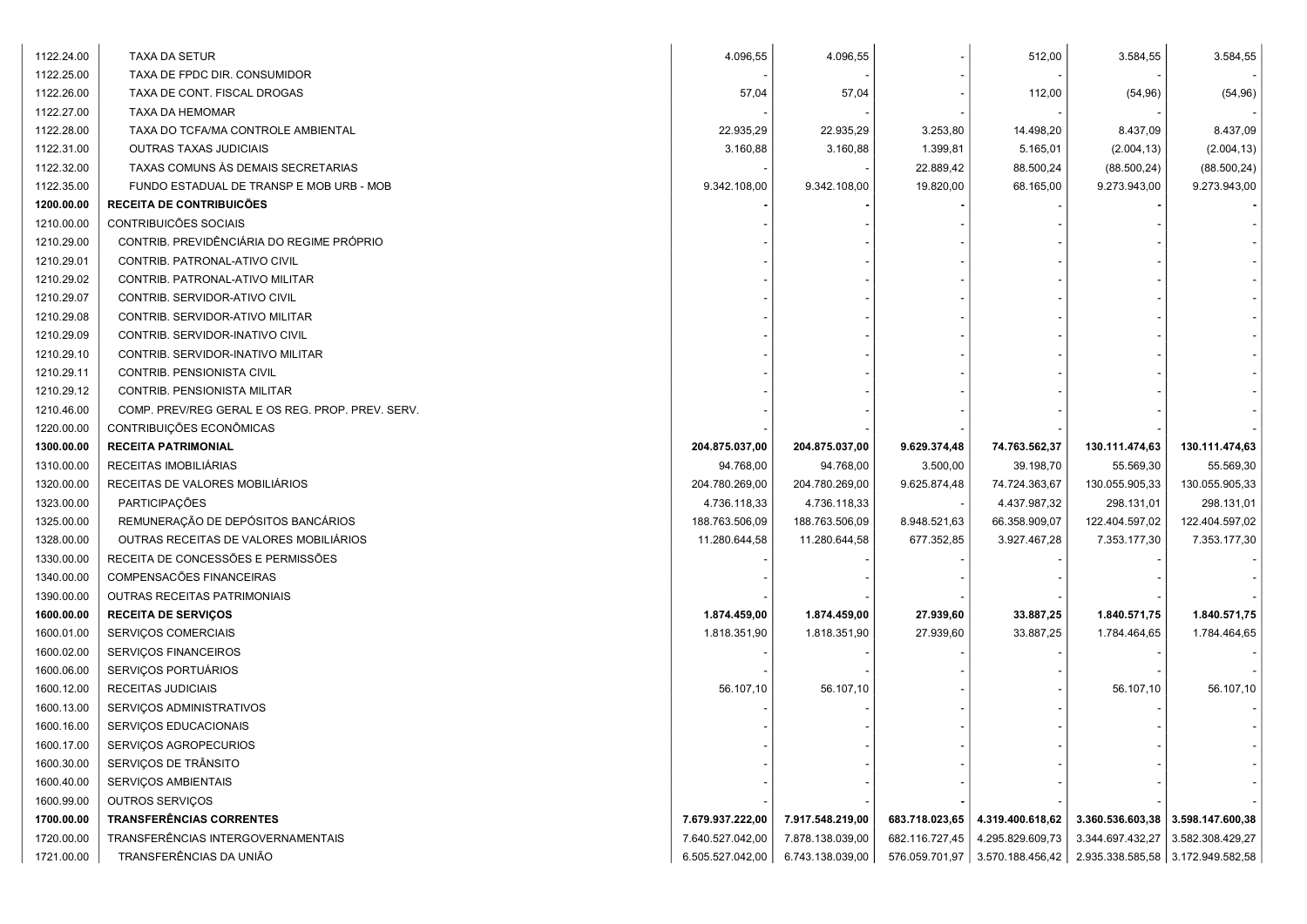| 1721.01.00 | PARTICIPAÇÃO NA RECEITA DA UNIÃO                                       | 5.814.250.000,00 | 5.984.367.598,00 | 535.879.624,77 | 3.289.047.598,55 | 2.525.202.401,45   2.695.319.999,45 |                  |
|------------|------------------------------------------------------------------------|------------------|------------------|----------------|------------------|-------------------------------------|------------------|
| 1721.01.01 | COTA-PARTE DO FUNDO DE PARTICIPAÇÃO DOS ESTADOS                        | 5.728.650.000,00 | 5.898.767.598,00 | 531.062.455,62 | 3.234.859.362,46 | 2.493.790.637,54                    | 2.663.908.235,54 |
| 1721.01.12 | COTA-PARTE DO IMPOSTO SOBRE PRODUTOS INDUSTRIALIZADOS-IPI              | 50.600.000,00    | 50.600.000,00    | 4.817.169,15   | 29.218.643,33    | 21.381.356,67                       | 21.381.356,67    |
|            | COTA-PARTE ESTADOS                                                     | 37.950.000,00    | 37.950.000,00    | 3.612.876,86   | 21.913.982,50    | 16.036.017,50                       | 16.036.017,50    |
|            | COTA-PARTE MUNICÍPIOS                                                  | 12.650.000,00    | 12.650.000,00    | 1.204.292,29   | 7.304.660,83     | 5.345.339,17                        | 5.345.339,17     |
| 1721.01.13 | CONTRIBUIÇÃO DE INTERVENÇÃO NO DOMÍNIO ECONÔMICO                       | 35.000.000,00    | 35.000.000,00    |                | 24.969.439,05    | 10.030.560,95                       | 10.030.560,95    |
|            | COTA-PARTE ESTADOS                                                     | 26.250.000,00    | 26.250.000,00    |                | 18.727.079,29    | 7.522.920,71                        | 7.522.920,71     |
|            | COTA-PARTE MUNICÍPIOS                                                  | 8.750.000,00     | 8.750.000,00     |                | 6.242.359,76     | 2.507.640,24                        | 2.507.640,24     |
| 1721.01.30 | COTA-PARTE CONTRIB. SAL. EDUC. QUOT. EST/FEDERAL                       |                  |                  |                |                  |                                     |                  |
| 1721.01.32 | COTA-PARTE IMPOSTOS/O.C. CAMB. E SEG. T.V.M. COMER. OURO               |                  |                  |                | 153,71           | (153, 71)                           | (153, 71)        |
| 1721.01.99 | OUTRAS TRANSFERÊNCIAS DA UNIÃO                                         |                  |                  |                |                  |                                     |                  |
| 1721.09.00 | TRANSFERÊNCIAS DA UNIÃO                                                |                  |                  |                |                  |                                     |                  |
| 1721.22.00 | TRANSFERÊNCIA DA COMPENSAÇÃO FINANCEIRA                                | 56.077.482,00    | 56.077.482,00    | 1.447.653,04   | 24.028.334,87    | 32.049.147,13                       | 32.049.147,13    |
| 1721.22.11 | COTA-PARTE COMPENS. FINANC. RECUR. HÍDRICOS CFRH                       | 4.779.208,99     | 4.779.208,99     |                | 1.838.501,77     | 2.940.707,22                        | 2.940.707,22     |
| 1721.22.20 | COTA-PARTE COMP. FINAC. RECUR. MINERAIS CFEM                           | 1.013.491,05     | 1.013.491,05     |                | 67.056,58        | 946.434,47                          | 946.434,47       |
| 1721.22.70 | COTA-PARTE FUNDO ESPECIAL DO PETRÓLEO - FEP                            | 50.284.781,96    | 50.284.781,96    | 1.447.653,04   | 22.122.776,52    | 28.162.005,44                       | 28.162.005,44    |
|            |                                                                        |                  |                  |                |                  |                                     |                  |
| 1721.33.00 | TRANSFERÊNCIAS DE RECURSOS DO SISTEMA ÚNICO DE SAÚDE-SUS FUNDO A FUNDO | 416.216.044,00   | 420.774.136,00   | 34.791.901,29  | 215.125.483,92   | 201.090.560,08                      | 205.648.652,08   |
| 1721.33.11 | ATENÇÃO BÁSICA                                                         | 1.614.225,00     | 1.614.225,00     | 269.037,61     | 1.487.263,27     | 126.961,73                          | 126.961,73       |
| 1721.33.12 | ATENÇÃO DE MAC AMBULATORIAL E HOSPITALAR                               | 332.509.448,00   | 336.664.898,00   | 31.237.525,50  | 199.273.449,70   | 133.235.998,30                      | 137.391.448,30   |
| 1721.33.13 | VIGILANCIA EM SAUDE                                                    | 17.243.746,00    | 17.406.388,00    | 1.821.760,19   | 11.064.166,30    | 6.179.579,70                        | 6.342.221,70     |
| 1721.33.14 | ASSISTENCIA FARMACEUTICA                                               | 10.000.000,00    | 10.000.000,00    | 1.463.577,99   | 3.300.604,65     | 6.699.395,35                        | 6.699.395,35     |
| 1721.33.15 | GESTÃO DO SUS                                                          | 54.848.625,00    | 55.088.625,00    |                |                  | 54.848.625,00                       | 55.088.625,00    |
| 1721.35.00 | TRANSFERÊNCIAS DE REC. DO FUNDO NACIONAL DO DESENV. EDUCAÇÃO - FNDE    | 69.974.281,00    | 70.970.834,00    | 1.716.776,80   | 16.829.768,75    | 53.144.512,25                       | 54.141.065,25    |
| 1721.35.01 | TRANSFERÊNCIA DO SALÁRIO EDUCAÇÃO                                      | 22.561.968,00    | 22.561.968,00    | 1.591.268,80   | 10.821.209,63    | 11.740.758,37                       | 11.740.758,37    |
| 1721.35.06 | <b>MERENDA ESCOLAR</b>                                                 | 30.000.000,00    | 30.000.000,00    |                | 5.883.051,12     | 24.116.948,88                       | 24.116.948,88    |
| 1721.35.99 | OUTRAS TRANSF. DO FNDE                                                 | 17.412.313,00    | 18.408.866,00    | 125.508,00     | 125.508,00       | 17.286.805,00                       | 18.283.358,00    |
| 1721.36.00 | TRANSFERÊNCIA FINANCEIRA DO ICMS DESONERAÇÃO                           | 27.160.280,00    | 27.160.280,00    | 2.046.037,50   | 12.276.225,00    | 14.884.055,00                       | 14.884.055,00    |
| 1721.99.00 | OUTRAS TRANSFERÊNCIAS DA UNIÃO                                         | 121.848.955,00   | 183.787.709,00   | 177.708,57     | 12.881.045,33    | 108.967.909,67                      | 170.906.663,67   |
| 1721.99.10 | <b>CONVÊNIOS</b>                                                       | 73.907.795,00    | 135.846.549,00   | 177.708,57     | 12.881.045,33    | 61.026.749,67                       | 122.965.503,67   |
| 1721.99.30 | AUXILIO FINANCEIRO PARA FOMENTO E EXPORTAÇÕES                          | 47.941.160,00    | 47.941.160,00    |                |                  | 47.941.160,00                       | 47.941.160,00    |
| 1723.00.00 | TRANSFERÊNCIAS DE MUNICÍPIOS                                           |                  |                  |                |                  |                                     |                  |
| 1724.00.00 | TRANSFERÊNCIAS MULTIGOVERNAMENTAIS                                     | 1.135.000.000,00 | 1.135.000.000,00 | 106.057.025,48 | 725.641.153,31   | 409.358.846,69                      | 409.358.846,69   |
| 1724.01.00 | TRANSFÊRENCIAS DE RECURSOS - FUNDEB                                    | 544.800.000,00   | 544.800.000,00   | 60.781.422,60  | 365.211.907,61   | 179.588.092,39                      | 179.588.092,39   |
| 1724.02.00 | TRANSFERÊNCIA DE RECURSOS DA COMPLEMENTAÇÃO DA UNIÃO AO FUNDEB         | 590.200.000,00   | 590.200.000,00   | 45.275.602,88  | 360.429.245,70   | 229.770.754,30                      | 229.770.754,30   |
| 1730.00.00 | TRANSFERÊNCIAS DE INSTITUIÇÕES PRIVADAS                                | 39.410.180,00    | 39.410.180,00    | 1.601.296,20   | 23.571.008,89    | 15.839.171,11                       | 15.839.171,11    |
| 1750.00.00 | TRANSFERÊNCIAS DE PESSOAS                                              |                  |                  |                |                  |                                     |                  |
| 1760.00.00 | TRANSFERENCIAS DE CONVENIOS                                            |                  |                  |                |                  |                                     |                  |
| 1900.00.00 | <b>OUTRAS RECEITAS CORRENTES</b>                                       | 353.025.747,00   | 353.025.747,00   | 22.630.246,73  | 145.292.785,90   | 207.732.961,10                      | 207.732.961,10   |
| 1910.00.00 | MULTAS E JUROS DE MORA                                                 | 59.626.312,00    | 59.626.312,00    | 8.915.979,77   | 44.746.092,30    | 14.880.219,70                       | 14.880.219,70    |
| 1911.00.00 | MULTAS E JUROS DE MORA/TRIBUTOS                                        | 57.043.671,00    | 57.043.671,00    | 8.840.419,42   | 43.845.884,08    | 13.197.786,92                       | 13.197.786,92    |
| 1911.10.00 | MULTAS E JUROS DE MORA DO ICMS                                         | 18.903.780,00    | 18.903.780,00    | 3.691.288,93   | 20.108.254,87    | (1.204.474, 87)                     | (1.204.474, 87)  |
| 1911.12.00 | MULTAS E JUROS MORA DIV. ATIVA                                         | 4.388.466,00     | 4.388.466,00     | 472.514,07     | 2.683.702,23     | 1.704.763,77                        | 1.704.763,77     |
| 1911.13.00 | MULTAS E JUROS DE MORADO ITCD                                          | 662.171,00       | 662.171,00       | 15.696,83      | 73.512,47        | 588.658,53                          | 588.658,53       |
| 1911.14.00 | MULTAS E JUROS DE MORADO FUMACOP                                       | 135.788,00       | 135.788,00       | 7.678,43       | 141.300,96       | (5.512,96)                          | (5.512, 96)      |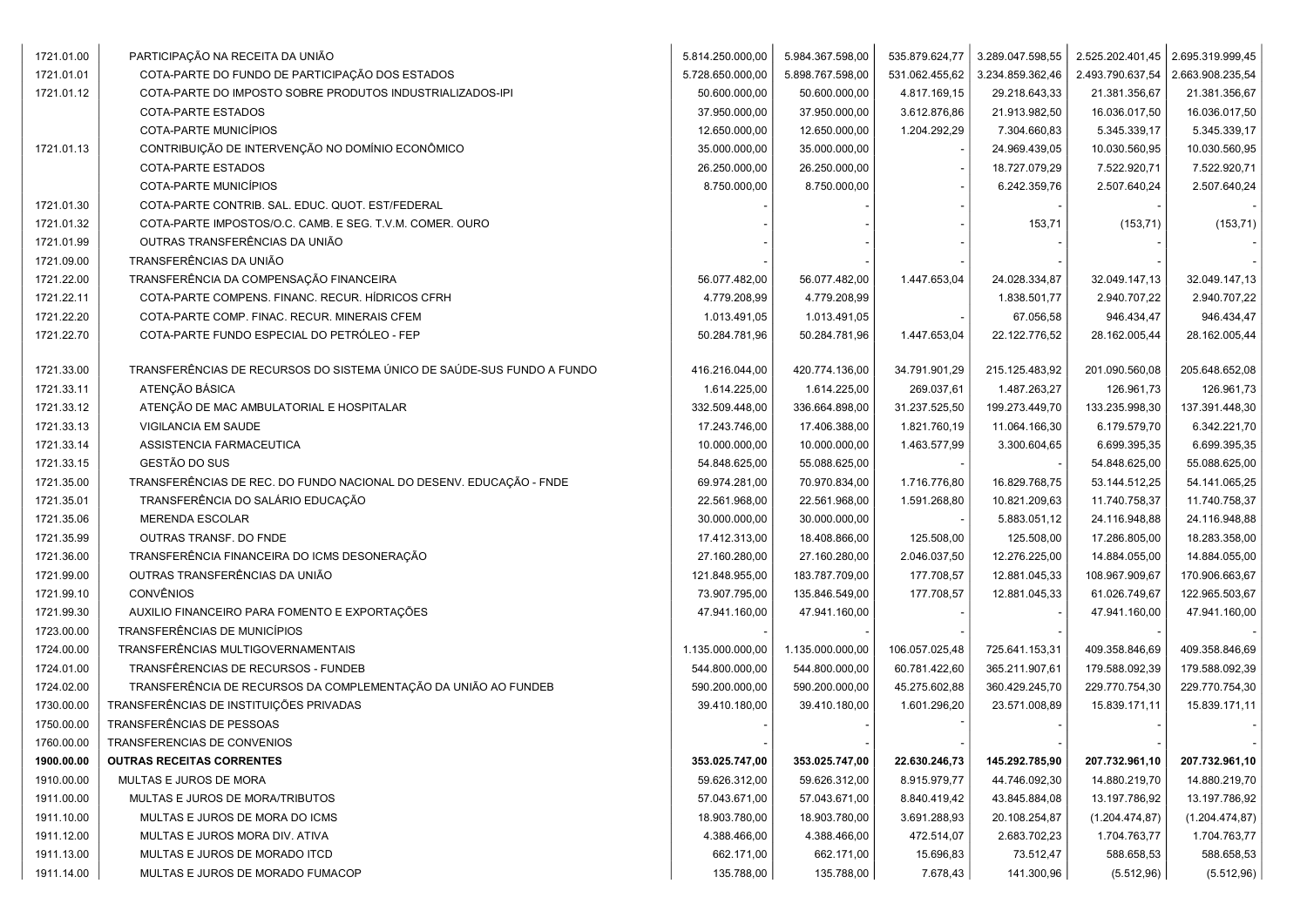| 1911.16.00 | MULTAS E JUROS DE MORA DO IPVA                     | 1.506.024,00   | 1.506.024,00   | 1.168.820,22 | 2.179.568,52  | (673.544, 52)   | (673.544, 52)   |
|------------|----------------------------------------------------|----------------|----------------|--------------|---------------|-----------------|-----------------|
| 1911.17.00 | <b>INDENIZAÇÕES</b>                                |                |                |              |               |                 |                 |
| 1911.18.00 | <b>RESTITUIÇÕES</b>                                |                |                |              |               |                 |                 |
| 1911.19.00 | MULTAS DE TRÂNSITO                                 | 10.641.474,00  | 10.641.474,00  | 2.057.991,26 | 11.088.248,99 | (446.774,99)    | (446.774,99)    |
| 1911.19.01 | MULTA ESTADUAL DE TRÂNSITO - DETRAN                | 6.623.295.74   | 6.623.295,74   | 1.519.613,08 | 7.700.904,50  | (1.077.608, 76) | (1.077.608, 76) |
| 1911.19.02 | PARCELA MULTA ESTADUAL - PM                        | 377.165,54     | 377.165,54     | 63.520,00    | 350.000,00    | 27.165,54       | 27.165,54       |
| 1911.19.03 | PARCELA MULTA MUNICIPAL - DETRAN                   | 2.327.617,46   | 2.327.617,46   | 149.324,00   | 1.105.194,00  | 1.222.423,46    | 1.222.423,46    |
| 1911.19.04 | PARCELA MULTA MUNICIPAL - PM                       | 12.982,59      | 12.982,59      | 2.010,00     | 15.490,00     | (2.507, 41)     | (2.507, 41)     |
| 1911.19.05 | MULTA ESTADUAL DE TRÂNSITO INTERESTADUAL           | 1.300.412,67   | 1.300.412,67   | 323.524,18   | 1.916.660,49  | (616.247, 82)   | (616.247, 82)   |
| 1911.24.00 | MULTAS E JUROS DE MORA DO ICMS - MUNICÍPIO         | 2.606.481,00   | 2.606.481,00   | 522.036,94   | 2.671.668,78  | (65.187,78)     | (65.187,78)     |
| 1911.25.00 | MULTAS E JUROS DE MORA DO IPVA - MUNICÍPIO         | 1.005.737,00   | 1.005.737,00   | 272.138,04   | 1.065.632,48  | (59.895, 48)    | (59.895, 48)    |
| 1911.26.00 | MULTAS E JUROS DE MORA DIV. ATIVA - MUNICÍPIO      | 794.790,00     | 794.790,00     | 60.288,74    | 286.451,62    | 508.338,38      | 508.338,38      |
| 1911.99.00 | MULTAS E JUROS DEMORA - OUTROS TRIBUTOS            | 16.398.960,00  | 16.398.960,00  | 571.965,96   | 3.547.543,16  | 12.851.416,84   | 12.851.416,84   |
| 1919.00.00 | MULTAS E JUROS DE MORA DE OUTRAS RECEITAS          | 2.582.641,00   | 2.582.641,00   | 75.560,35    | 900.208,22    | 1.682.432,78    | 1.682.432,78    |
| 1919.16.00 | FUNDO DE MODERNIZAÇÃO DO TCE                       | 2.582.641,00   | 2.582.641,00   | 66.088,63    | 870.141,97    | 1.712.499,03    | 1.712.499,03    |
| 1919.18.00 | MINISTÉRIO PÚBLICO ESTADUAL                        |                |                | 2.058,46     | 2.058,46      | (2.058, 46)     | (2.058, 46)     |
| 1919.20.00 | SECRETARIA DE ESTADO DA SEGURANÇA PÚBLICA          |                |                | 1.371,26     | 1.917,59      | (1.917, 59)     | (1.917, 59)     |
| 1919.22.00 | MULTAS CONTRATUAIS - SEFAZ                         |                |                | 474,00       | 11.388,20     | (11.388, 20)    | (11.388, 20)    |
| 1919.99.00 | <b>OUTRAS MULTAS</b>                               |                |                | 5.568,00     | 14.702,00     | (14.702,00)     | (14.702,00)     |
| 1920.00.00 | INDENIZAÇÕES E RESTITUIÇÕES                        | 181.855.818,00 | 181.855.818,00 | 2.692.351,65 | 29.205.123,21 | 152.650.694,79  | 152.650.694,79  |
| 1921.00.00 | <b>INDENIZAÇÕES</b>                                | 181.855.818,00 | 181.855.818,00 | 2.692.351,65 | 29.205.123,21 | 152.650.694,79  | 152.650.694,79  |
| 1921.01.00 | COMPENSAÇÃO FINANCEIRA P/ OUTROS RECURSOS HÍDRICOS | 10.882,56      | 10.882,56      |              |               | 10.882,56       | 10.882,56       |
| 1921.03.00 | COMPENSAÇÃO FINANCEIRA ÓLEO BRUTO                  |                |                |              |               |                 |                 |
| 1921.09.00 | OUTRAS INDENIZAÇÕES E RESTITUIÇÕES                 | 181.831.640,15 | 181.831.640,15 | 2.687.934,37 | 28.801.419,08 | 153.030.221,07  | 153.030.221,07  |
| 1921.99.00 | OUTRAS INDENIZAÇÕES                                | 13.295,29      | 13.295,29      | 4.417,28     | 403.704,13    | (390.408, 84)   | (390.408, 84)   |
| 1922.00.00 | <b>RESTITUIÇÕES</b>                                |                |                |              |               |                 |                 |
| 1922.10.00 | COMPENSAÇÃO PREVIDENCIÁRIA                         |                |                |              |               |                 |                 |
| 1922.99.00 | OUTRAS RESTITUIÇÕES                                |                |                |              |               |                 |                 |
| 1930.00.00 | RECEITA DA DÍVIDA ATIVA                            | 43.483.565,00  | 43.483.565,00  | 4.724.963,49 | 34.670.512,98 | 8.813.052,02    | 8.813.052,02    |
| 1931.00.00 | RECEITA DA DÍVIDA ATIVA TRIBUTÁRIA                 | 41.832.994,00  | 41.832.994,00  | 2.867.429,76 | 20.826.453,92 | 21.006.540,08   | 21.006.540,08   |
| 1931.10.00 | RECEITA DA DÍVIDA ATIVA TRIBUTARIA                 |                |                | 2.867.429,76 | 20.826.453,92 | 21.006.540,08   | 21.006.540,08   |
| 1931.11.00 | RECEITA DA DIVIDA ATIVA DO ICMS                    | 32.085.086,00  | 32.085.086,00  | 867.360,56   | 4.797.338,60  | 27.287.747,40   | 27.287.747,40   |
| 1931.14.00 | RECEITA DA DÍVIDA ATIVA DO IPVA                    | 9.747.908,00   | 9.747.908,00   | 2.000.069,20 | 16.029.115,32 | (6.281.207, 32) | (6.281.207, 32) |
| 1931.99.00 | RECEITA DA DÍVIDA ATIVA DE OUTROS TRIBUTOS         |                |                |              |               |                 |                 |
| 1932.00.00 | RECEITA DA DÍVIDA ATIVA PARTE MUNICÍPIO.           | 1.650.571,00   | 1.650.571,00   | 1.857.533,73 | 13.844.059,06 | (12.193.488,06) | (12.193.488,06) |
| 1990.00.00 | RECEITAS DIVERSAS                                  | 68.060.052,00  | 68.060.052,00  | 6.296.951,82 | 36.671.057,41 | 31.388.994,59   | 31.388.994,59   |
| 1990.01.00 | OUTRAS RECEITAS DIVERSAS                           | 68.060.052,00  | 68.060.052,00  | 6.290.549,15 | 36.654.475,12 | 31.405.576,88   | 31.405.576,88   |
| 1990.01.01 | JUNTA COMERCIAL DO MARANHÃO                        | 4.107.072,48   | 4.107.072,48   | 745.564,49   | 5.211.829,45  | (1.104.756, 97) | (1.104.756, 97) |
| 1990.01.02 | FUNDO DES. AGROIND. DO ESTADO - FEDAGRO            | 1.215.110,01   | 1.215.110,01   | 107.117,90   | 626.712,96    | 588.397,05      | 588.397,05      |
| 1990.01.03 | FUNDO DE MODERNIZAÇÃO DO TCE                       | 224.577,44     | 224.577,44     | 695,80       | 10.966,58     | 213.610,86      | 213.610,86      |
| 1990.01.05 | FUNDO DE FORTALECIMENTO DA ADM. TRIBUTÁRIA - FUNAT | 10.000.000,00  | 10.000.000,00  | 2.022.700,74 | 5.973.641,91  | 4.026.358,09    | 4.026.358,09    |
| 1990.01.06 | FUNDO ESTADUAL DE DESENVOLVIMENTO INDUSTRIAL       | 39.000.000,00  | 39.000.000,00  | 3.026.958,90 | 13.769.871,19 | 25.230.128,81   | 25.230.128,81   |
| 1990.01.07 | FUNDO DE PROTEÇÃO E DEFESA DO CONSUMIDOR           | 850.000,00     | 850.000,00     | 306.054,29   | 1.443.716,95  | (593.716, 95)   | (593.716, 95)   |
| 1990.01.08 | FUNDO ESPECIAL LEGISLATIVO - FUNDEG                |                |                | 23,50        | 53,50         | (53, 50)        | (53, 50)        |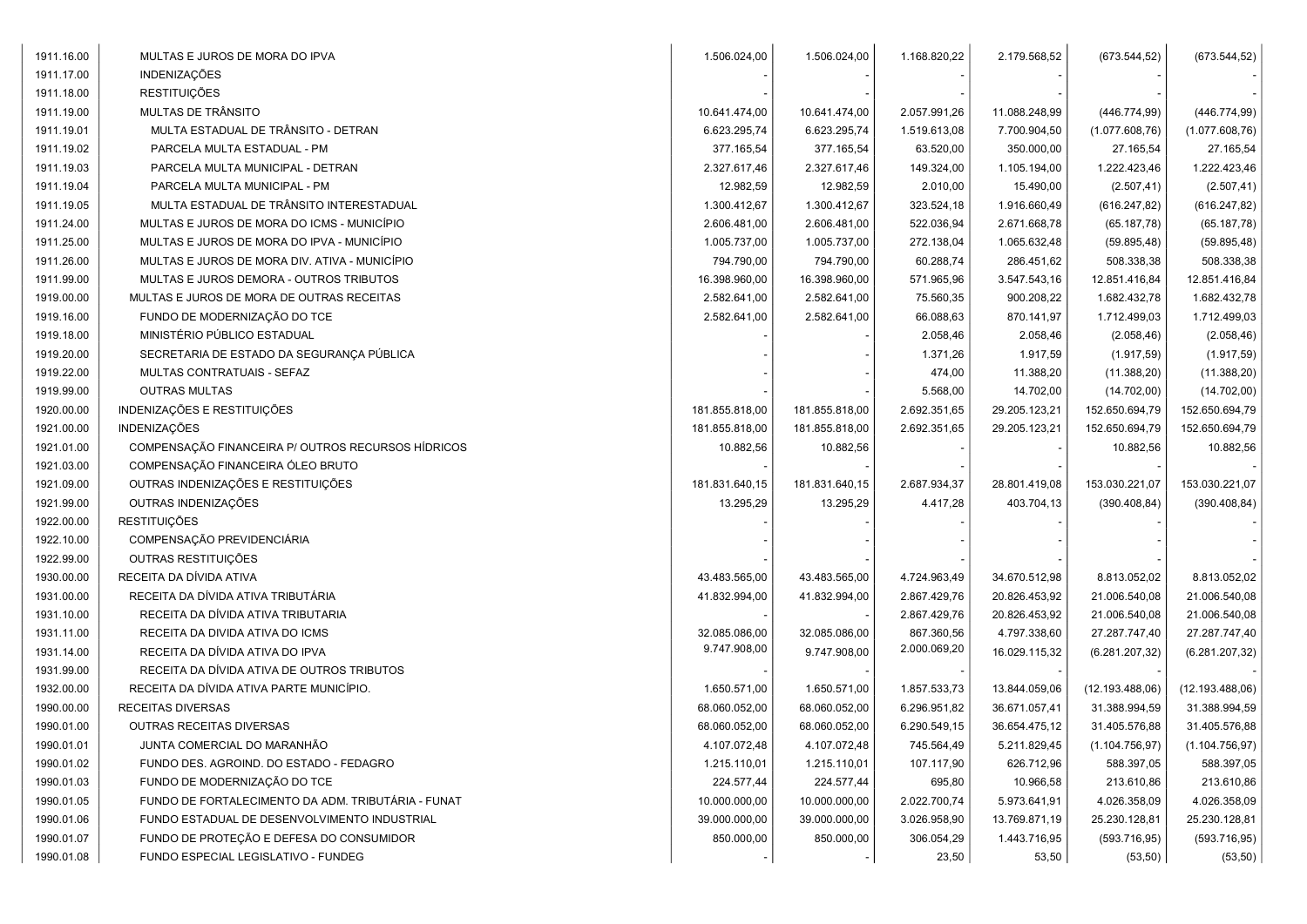| 1990.01.09 | AGÊNCIA ESTADUAL DE DEFESA AGROPECUÁRIA - AGED      | 166.496,66       | 166.496,66       | 32.020,70     | 118.821,25     | 47.675,41      | 47.675,41                         |
|------------|-----------------------------------------------------|------------------|------------------|---------------|----------------|----------------|-----------------------------------|
| 1990.01.10 | FUNOD DA CULTURA DO MARANHÃO - FENDEC-MA            |                  |                  |               | 10,00          | (10,00)        | (10,00)                           |
| 1990.01.12 | FUNDO ESTADUAL DE PENSÃO E APOSENTADORIA            |                  |                  |               |                |                |                                   |
| 1990.01.13 | FUNDO DOS BENEFÍCIOS DOS SERVIDORES - FUNBEM        |                  |                  |               |                |                |                                   |
| 1990.01.14 | TRIBUNAL DE CONTAS DO ESTADO - TCE                  |                  |                  | 10.150,07     | 18.405,50      | (18.405, 50)   | (18.405, 50)                      |
| 1990.01.15 | SECRETARIA DE VIGILÂNCIA SANITÁRIA - SUVISA         |                  |                  | 25.000,01     | 316.683,66     | (316.683, 66)  | (316.683, 66)                     |
| 1990.01.16 | TRIBUNAL DE JUSTIÇA DO ESTADO - FERJ                |                  |                  |               | 329,77         | (329, 77)      | (329, 77)                         |
| 1990.01.99 | <b>OUTRAS RECEITAS</b>                              | 12.496.795,41    | 12.496.795,41    | 14.262,75     | 9.163.432,40   | 3.333.363,01   | 3.333.363,01                      |
| 1990.02.00 | ENCARGOS LEG P/ INSCRIÇÃO DÍV. ATIVA E REC ONUS SUC |                  |                  | 6.402,67      | 16.582,29      | (16.582, 29)   | (16.582, 29)                      |
| 1990.02.03 | RECEITA DEFENSORIA                                  |                  |                  | 6.402,67      | 16.582,29      | (16.582, 29)   | (16.582, 29)                      |
| 1990.05.00 | SALDOS DE EXERCÍCIOS ANTERIORES                     |                  |                  |               |                |                |                                   |
| 2000.00.00 | <b>RECEITAS DE CAPITAL</b>                          | 2.021.670.902,91 | 2.297.419.194,91 | 19.249.215,85 | 147.870.988,20 |                | 1.873.799.914,71 2.149.548.206,71 |
| 2100.00.00 | OPERAÇÕES DE CRÉDITO                                | 1.050.295.944,00 | 1.326.044.236,00 | 16.786.430,28 | 130.317.595,06 | 919.978.348,94 | 1.195.726.640,94                  |
| 2110.00.00 | OPERAÇÕES DE CRÉDITO INTERNAS                       | 894.295.944,00   | 1.170.044.236,00 | 16.786.430,28 | 130.317.595,06 | 763.978.348,94 | 1.039.726.640,94                  |
| 2120.00.00 | OPERAÇÕES DE CRÉDITO EXTERNAS                       | 156.000.000,00   | 156.000.000,00   |               |                | 156.000.000,00 | 156.000.000,00                    |
| 2200.00.00 | ALIENAÇÃO DE BENS                                   | 870.659,62       | 870.659,62       | 93.581,38     | 544.960,48     | 325.699,14     | 325.699,14                        |
| 2210.00.00 | ALIENAÇÃO DE BENS MÓVEIS                            | 870.659,62       | 870.659,62       | 93.581,38     | 544.960,48     | 325.699,14     | 325.699,14                        |
| 2220.00.00 | ALIENAÇÃO DE BENS IMÓVEIS                           |                  |                  |               |                |                |                                   |
| 2300.00.00 | AMORTIZAÇÕES DE EMPRÉSTIMOS                         |                  |                  |               |                |                |                                   |
| 2310.00.00 | DE EMPRESTIMOS                                      |                  |                  |               |                |                |                                   |
| 2320.00.00 | DE FINANCIAMENTOS                                   |                  |                  |               |                |                |                                   |
| 2400.00.00 | TRANSFERÊNCIAS DE CAPITAL                           | 84.000.000,00    | 84.000.000,00    | 442,12        | 640.392,12     | 83.359.607,88  | 83.359.607,88                     |
| 2420.00.00 | TRANSFERÊNCIAS INTERGOVERNAMENTAIS                  | 84.000.000,00    | 84.000.000,00    | 442,12        | 640.392,12     | 83.359.607,88  | 83.359.607,88                     |
| 2421.00.00 | TRANSFERÊNCIAS DA UNIÃO                             | 84.000.000,00    | 84.000.000,00    | 442,12        | 640.392,12     | 83.359.607,88  | 83.359.607,88                     |
| 2421.09.00 | OUTRAS TRANSFERÊNCIAS DA UNIÃO                      | 84.000.000,00    | 84.000.000,00    | 442,12        | 640.392,12     | 83.359.607,88  | 83.359.607,88                     |
| 2421.09.04 | CONVÊNIO COM ÓRGÃOS FEDERAIS/FES/SES                |                  |                  |               |                |                |                                   |
| 2421.09.26 | MS/FNS/SES/AQUISIÇÃO DE BENS MÓVEIS                 |                  |                  |               |                |                |                                   |
| 2421.09.32 | CONTRATO DE REPASSE MINIST. TURISMO/SECID           |                  |                  |               |                |                |                                   |
| 2421.09.33 | CONTRATO DE REPASSE MDA/CEF/SAGRIMA                 |                  |                  |               |                |                |                                   |
| 2421.09.99 | OUTRAS TRANSFERÊNCIAS DA UNIÃO                      | 84.000.000,00    | 84.000.000,00    | 442,12        | 640.392,12     | 83.359.607,88  | 83.359.607,88                     |
| 2430.00.00 | TRANSFERÊNCIAS DE INSTITUIÇÕES PRIVADAS             |                  |                  |               |                |                |                                   |
| 2500.00.00 | <b>OUTRAS RECEITAS DE CAPITAL</b>                   | 886.504.299,29   | 886.504.299,29   | 2.368.762,07  | 16.368.040,54  | 404.564.216,12 | 404.564.216,12                    |
| 2570.00.00 | RECEITAS ORCAMENTARIAS A ESPECIFICAR                | 465.572.042,63   | 465.572.042,63   |               |                |                |                                   |
| 2591.00.00 | <b>DEPÓSITOS JUDICIAIS</b>                          | 420.932.256,66   | 420.932.256,66   | 2.368.762,07  | 16.368.040,54  | 404.564.216,12 | 404.564.216,12                    |
| 7000.00.00 | RECEITAS CORRENTES - INTRA-ORCAMENTÁRIAS            |                  |                  |               |                |                |                                   |
| 7200.00.00 | RECEITAS DE CONTRIBUIÇÕESES - INTRA-ORCAMENTÁRIAS   |                  |                  |               |                |                |                                   |
| 7210.00.00 | CONTRIBUIÇÕES SOCIAIS - INTRA-ORCAMENTÁRIAS         |                  |                  |               |                |                |                                   |
| 7300.00.00 | RESSARCIMENTO DE PESSOAL CEDIDO                     |                  |                  |               |                |                |                                   |
| 7210.00.00 | RESSARCIMENTO DE PESSOAL CEDIDO ENTRE PODERES       |                  |                  |               |                |                |                                   |